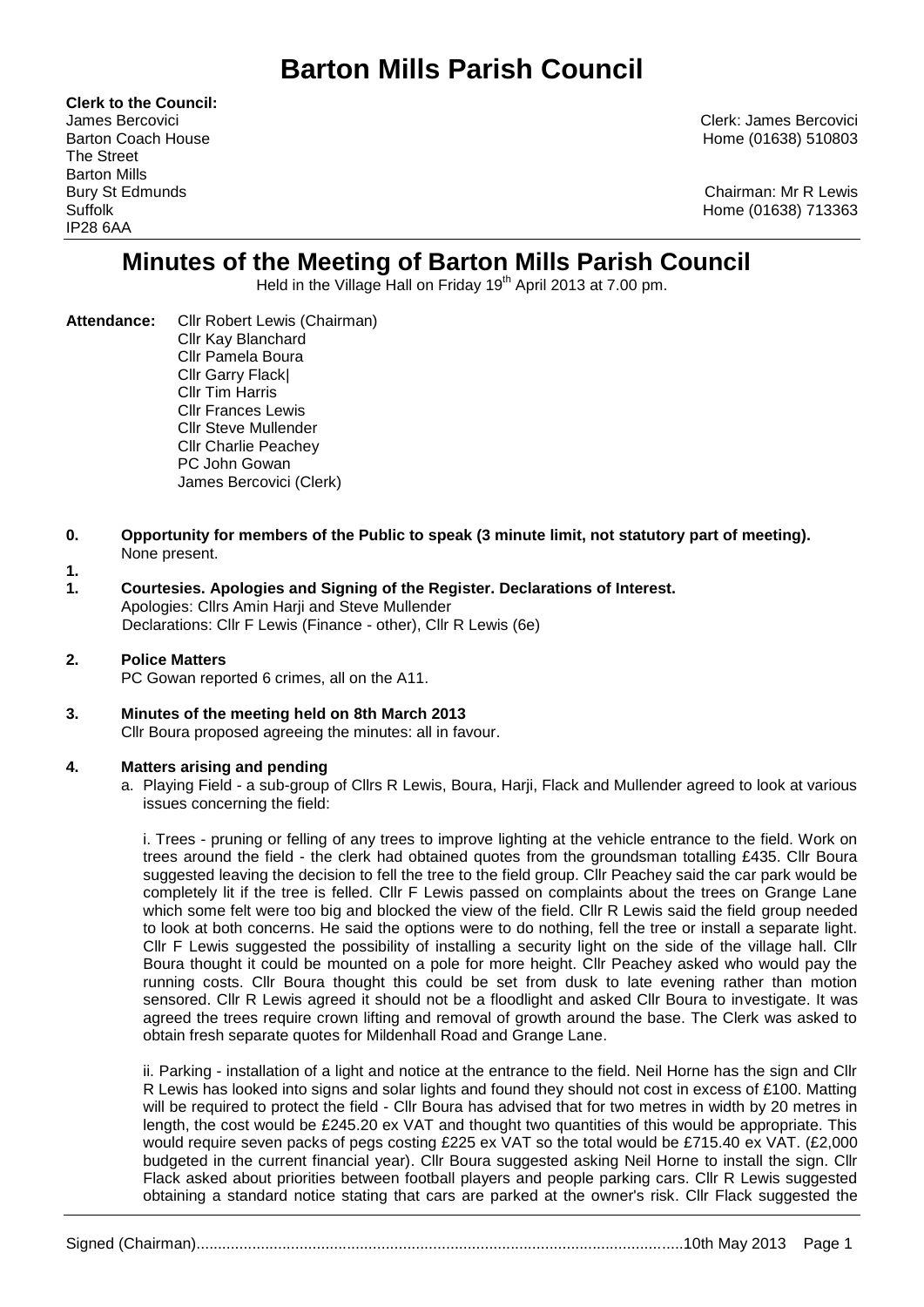overflow parking could double up as disabled parking for car boot sales etc. Cllr R Lewis thought sleeves (two per gate) are needed for the bolts.

iii. Protection of the grass around the new seat - additional matting required. The Clerk said he had obtained a price for a bench in memorial to John Wiggin: £748 ex VAT. Cllr Boura thought it would be good to have one and suggested inviting public subscription. Cllr F Lewis agreed that a bench should be purchased and reminded councillors that he had also been on the village hall committee and Rosemary Club. Cllr Boura suggested applying to Cllr Huggan for locality budget funding. Cllr Peachey proposed purchasing the bench, subject to obtaining a grant: all in favour.

iv. Soakaway - it had been thought that a soakaway would be required for the car park; however, Cllr Mullender suggested asking Suffolk Highways to unblock the drains on Mildenhall Road which were causing the flooding of the car park and would alleviate the need to install a soakaway. Cllr F Lewis thinks a soakaway is needed in any case. Cllr R Lewis said he and the Clerk would chase up quotes.

b. Leisure facilities – Cllr Boura attended a meeting at FHDC on "Open Spaces and Playing Fields". She reported that the Community Levy (replacing s106) would mean that all new developments will contribute to leisure facilities. She advised that Barton Mills is in the middle zone and that all such villages had to put forward projects which Forest Heath DC would then prioritise. She suggested making this an agenda item for the next meeting. Cllr Harris asked if the village hall would be eligible for funding.

Cllr Boura asked if the parish council wants Barton Mills on the list for equipment or facilities in which case it would be necessary to put forward a project. She suggested a hard play area or trim trail equipment. Cllr R Lewis suggested an all weather surface under the goals; Cllr Peachey suggested portable goals but Cllr Mullender advised these were less durable. Cllr Harji thought a sub-committee could meet to discuss this. Cllr Boura thought a development plan for the field is necessary. Cllrs Flack, Harji and Mullender all agreed to be involved with this. Cllr R Lewis asked the Clerk to contact FHDC to ascertain whether there is any cut-off date for this and the requirements of any proposal.

Cllr Boura thought the council should put in a bid for a multi-use hard court for games. Cllr Flack said this is not what is wanted; the Clerk confirmed this had been rejected during the last development of the play equipment. Cllr Harris suggested asking potential users what they would like. Following a general discussion, the Clerk was asked to obtain approximate prices for moveable goals.

c. Website - Cllr R Lewis said the parish council had debated the colour cover and agreed its proposal. Cllr Boura agreed. He offered to print the first issue on his work printer at a cost of £0.055 per copy so that everyone involved could see how the logistics would work. Cllr Boura suggested trialling the colour cover for a couple of months to see how it goes.

Cllr R Lewis said he would bring a camera to the next meeting to photograph councillors for the website.

Cllr Mullender suggested setting up a poll on the website to determine the popularity of the colour cover. The Clerk said he would look into this.

Cllr R Lewis said he would print the May cover. Cllr Boura thought there is too much wording on the April back cover. Cllr Flack thought the colour cover a waste of money and said others had said the same. Cllr R Lewis insisted the parish council had agreed and voted to buy a printer to produce the colour cover. The Clerk clarified this stating that he could get a better deal by buying the inks and obtaining a free printer. Cllr Boura proposed giving the Clerk a budget of £350 ex VAT for this: all in favour except Cllr Harris who abstained.

- d. Clean Up Day Cllr F Lewis reported that around a dozen volunteers helped collect rubbish, including along the old A11.
- e. Noticeboard Cllr F Lewis asked when this will be renovated.
- f. Dog bin Cllr F Lewis asked when a new dog bin will be installed.
- g. Rubbish outside the Bell Cllr Boura enquired about this. Cllr R Lewis said he would approach the landlord again.
- h. Cllr Frost Cllr R Lewis asked the Clerk to write to Stephen Frost to thank him for his help during his period of office.
- **5. Reports from the County and District Councillors** Not present